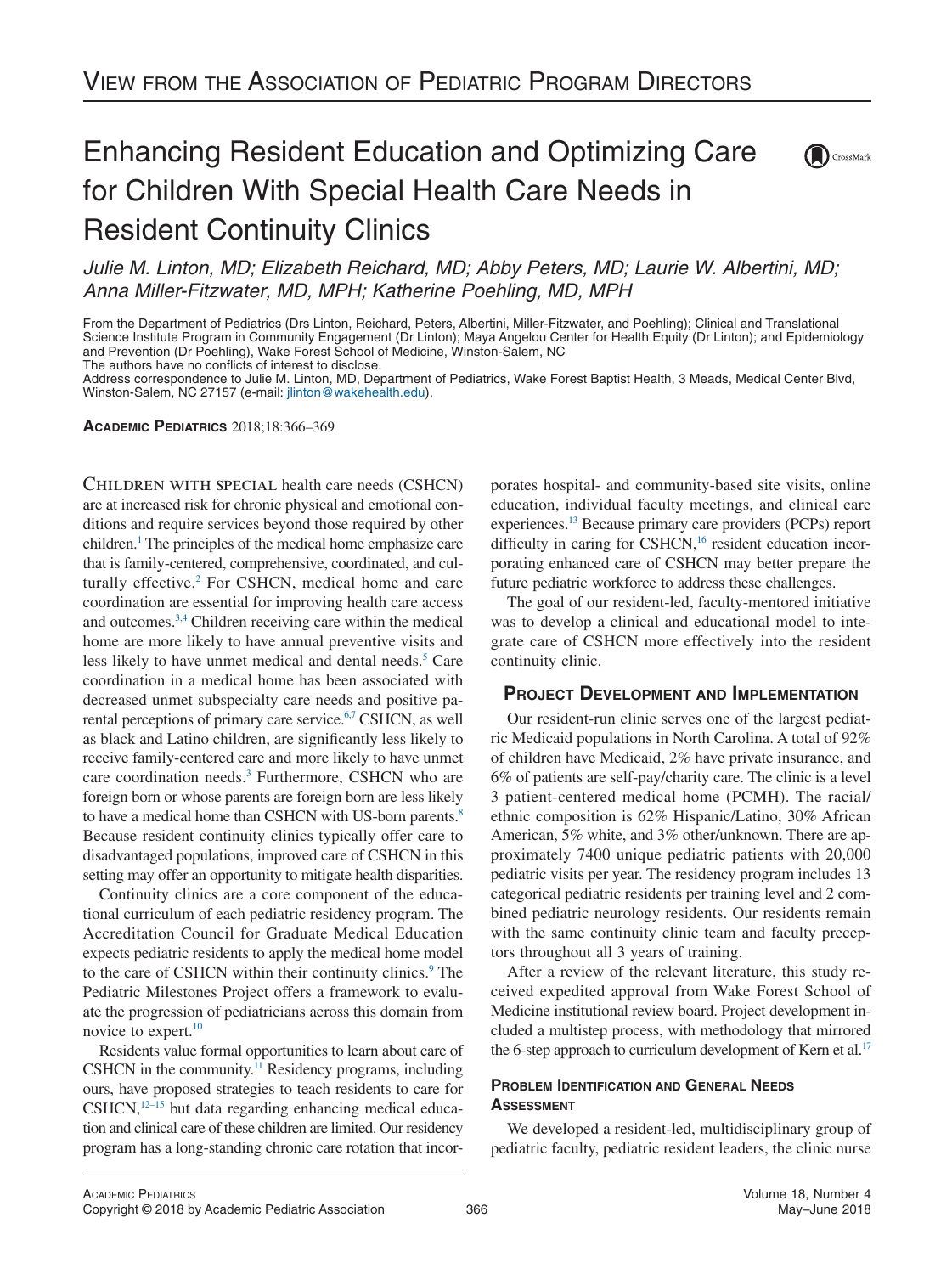manager, public health care coordinators, hospital-based care coordinators for CSHCN, and representatives from the local Medicaid care management organization. During multiple group meetings, participants identified the need for enhanced education for residents and nurses regarding benefits of the medical home model and utilization of care coordination services. We also held 3 focus groups with parents/ caregivers of CSHCN to discuss knowledge, barriers, and perspectives of quality of a PCMH. Caregiver focus groups identified needs for transparency regarding the structure of resident continuity clinic and opportunities to ask medical questions outside of office visits.

## **TARGETED NEEDS ASSESSMENT**

Using the information above, we developed surveys for pediatric residents, clinic nurses, and parents/caregivers of patients to assess perceptions of and knowledge about the medical home offered in the resident continuity clinic. Baseline data were obtained through anonymous surveys of parents/caregivers ( $n = 187$ ), residents ( $n = 31$ ), and nurses  $(n = 6)$  in December 2013. Residents identified a need to improve care for CSHCN and desired further training regarding implementation of the medical home model in a resident clinic, nurses reported limited understanding of the benefits of a medical home model, and parents/caregivers responded that they often did not know the names of their children's doctors and that they would appreciate assistance with care coordination.

#### **GOALS AND OBJECTIVES**

Specific goals included development of mechanisms to identify CSHCN and monitor their care, improved teambased care, initiation of integrated care coordination, enhanced education of providers regarding opportunities to improve primary care of CSHCN using the medical home model (both within continuity clinic and via the chronic care rotation<sup>13</sup>), and education of parents and caregivers regarding the medical home. Objectives included improving perceptions of residents, nurses, and parents/caregivers regarding care of CSHCN in our resident clinic.

## **EDUCATIONAL STRATEGIES AND CLINIC MODEL DEVELOPMENT**

Specific interventions focused on resident and nurse education and on systems-level planning, including development of a registry for CSHCN and team-based care for these patients, and modification of the electronic medical record (EMR) workflow. Educational strategies incorporated multiple modalities, including independent study with individualized discussion, traditional lecture, case-based small group learning, and group discussion. Clinic model development included regular multidisciplinary meetings comprising pediatric faculty, resident leaders, nursing staff, and care coordinators to identify and adjust specific interventions as well as to provide informal opportunities to build relationships.

### **IMPLEMENTATION**

Implementation included practical training for residents, nurses, and patients that incorporated the aforementioned strategies and systems-level changes [\(Figure\)](#page-2-0). For resident training, we used a broad definition of CSHCN whereby patients qualified for the registry if they had one or more chronic medical, developmental, or behavioral conditions that require the patient to have more frequent medical care than is typical for a child their age, as defined by the PCP. Resident educational interventions included noon conferences focused on the care of CSHCN, quarterly team-based conferences during continuity clinic educational sessions to emphasize core principles of the PCMH and share experiences regarding care of CSHCN, and resident-led grand rounds. For nurses, project leaders developed an educational conference to teach the concepts of the PCMH and held a follow-up feedback session. For parents/caregivers, we developed bilingual (English/ Spanish) PCMH brochures, team-based resident business cards, and a bilingual waiting room video with information about the PCMH. At the systems level, all CSHCN were assigned a resident PCP in the EMR to facilitate continuity of appointment scheduling. All CSHCN were added to the team registries, and the team was decided by the day of the week when the resident was assigned the continuity clinic. Enhanced documentation and faculty preceptor supervision were expected for all patients on these panels to improve continuity of care. Additionally, care management services were integrated into our continuity clinic.

#### **FEEDBACK AND EVALUATION**

We conducted follow-up surveys of residents, nurses, and parents/caregivers to determine the impact of our interventions and to evaluate changes in perceptions about the understanding and delivery of the medical home in our clinic. In November 2014, postintervention surveys of parents/ caregivers ( $n = 190$ ), residents ( $n = 26$ ), and nurses ( $n = 7$ ) were obtained. Pre- and postintervention survey results were grouped into 3 categories of agree (strongly agree and agree), neutral, and disagree (disagree and strongly disagree). Results were analyzed using descriptive statistics and chi-square tests or Fisher's exact tests.

## **RESULTS**

The CSHCN registry ultimately included 232 pediatric patients, representing 3% of our 7400 pediatric patients. These 232 patients were evenly spread across each clinic team.

For parents/caregivers, preintervention response rates (December 2013) were 187 (78%) of 240, and postintervention response rates (November 2014) were 190 (66%) of 289. When comparing pre- and postintervention survey results, parents/caregivers were better able to identify their PCP by name (28% vs 44%, *P* = .004), demonstrated better understanding of their PCP's particular clinic day (23% vs 34%,  $P = .04$ ), and thought it was easier to ask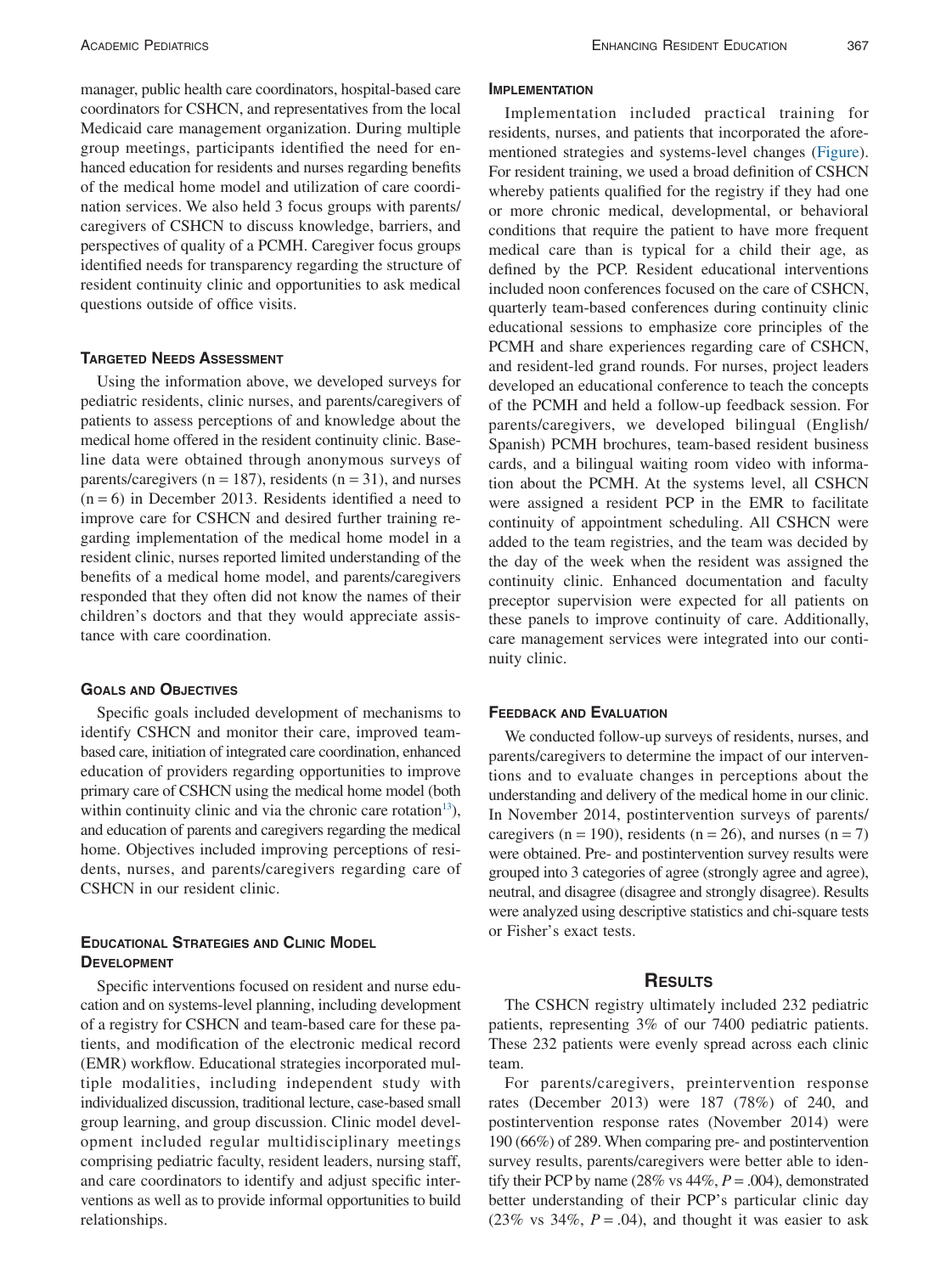

<span id="page-2-0"></span>**Figure.** *Steps for implementation of enhanced resident education and optimization of care for children with special health care needs in resident continuity clinic.*

the doctor questions regarding the child's health (74% vs 84%, *P* = .03). No statistical difference was observed for parent/caregiver understanding of a PCMH (73% vs 81%,  $P = .15$ ) or the overall understanding of the child's medical problems (89% vs 93%, *P* = .26).

For residents, pre- and postintervention response rates were 31 (75%) of 41 and 26 (63%) of 41, respectively. Over the study period, residents became more comfortable identifying ways to improve a medical home  $(45\% \text{ vs } 73\%, P = .049)$ and perceived increased quality of the medical home offered to CSHCN in our continuity clinic  $(10\% \text{ vs } 54\%, P < .001)$ . No statistical difference was observed for resident understanding of a PCMH (87% vs 96%,  $P = .37$ ) and for ways to identify CSHCN (90% vs 100%, *P* = .10).

For nurses, both pre- and postintervention response rates for nurses were 6 (100%) of 6 and 7 (100%) of 7, respectively. Over the study period, the nurses demonstrated similar improvements in understanding the benefits of a PCMH (33% vs 100%,  $P = .02$ ), perceived quality of our PCMH (50% vs 100%,  $P = .03$ ), and perceived improvement in quality of the PCMH for CSHCN (17% vs  $100\%, P = .005$ ).

#### **DISCUSSION**

This pilot curriculum positively affected the perceptions of both residents and nurses who care for CSHCN as well as the perceptions of parents/caregivers. The interventions likely contributed to not only these improved perceptions but also to enhanced team-based care. For instance, when residents were not available to care for CSHCN in their continuity clinic as a result of schedule conflicts, the clinic teambased model allowed other team members to more smoothly provide care for the patients. Utilization of the EMR as the foundation for team-based registries had several benefits, including tracking PCPs and care teams for CSHCN, assessing care coordination needs, and supervising transition of care from graduating residents to current or incoming residents. The EMR annotated problem list facilitated rapid review of the medical record to further streamline their care.

Integrated resources, including care coordination services, met needs identified by parents/caregivers in focus groups and presurveys and also demonstrated the value of care coordination to residents and nurses. Collaboration with a local Medicaid care management network offered